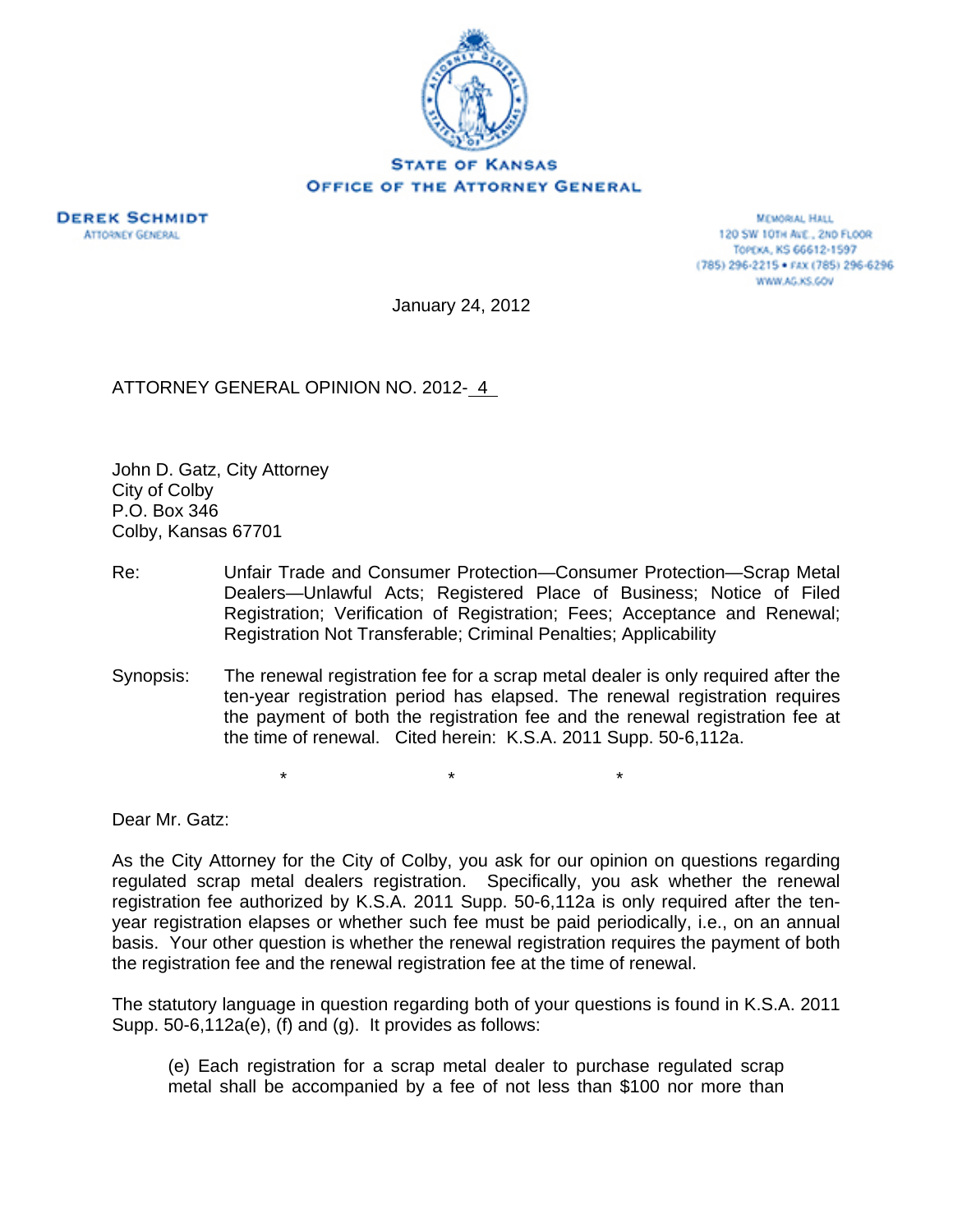\$400, as prescribed by the board of county commissioners or the governing body of the city, as the case may be.

(f) The board of county commissioners or the governing body of a city shall accept a registration for a scrap metal dealer as otherwise provided for herein, from any scrap metal dealer engaged in business in such county or city and qualified to file such registration, to purchase regulated scrap metals. Such registration shall be issued for a period of 10 years.

(g) If an original registration is accepted, the governing body of the city or the board of county commissioners shall grant and issue renewals thereof upon application of the registration holder, if the registration holder is qualified to receive the same and the registration has not been revoked as provided by law. The registration fee for such renewal, which shall be in addition to the fee provided by subsection (e), shall be not less than \$25 nor more than \$50.

## **When the Renewal Fee May be Collected**

Your question about whether the renewal registration fee is only required after the ten-year registration elapses or whether such fee must be paid periodically, i.e., on an annual basis, requires a determination of legislative intent. In determining legislative intent:

"A fundamental rule of statutory construction, to which all other rules are subordinate, is that the intent of the legislature governs if that intent can be ascertained. When a statute is plain and unambiguous, appellate courts will neither speculate as to legislative intent nor read a statute so as to add something not readily found in it. The legislature is presumed to have expressed its intent through the language of the statutory scheme it enacted. Legislative intent may best be determined from the plain meaning of the words used in the statute in light of all the experience available to the lawmaking body. *Our construction should neither add to that which is not readily found in the statute, nor read out what, as a matter of ordinary language, is in it.*1

"In addition, there are many cases which indicate that when the language of a statute is plain and unambiguous, we are to give effect to the intention of the legislature as shown by that language rather than to determine what the law should or should not be. Indeed, before we can even undertake the task of construing and interpreting a statute, we must conclude the statute is ambiguous. If it is not ambiguous, we must take the language of the statute to mean what it says, and no construction is necessary."<sup>2</sup>

The language of the statute establishes each registration shall be accompanied by a fee of not less than \$100 nor more than \$400 as determined by the local governing body<sup>3</sup> and the

 $1$ See In re Marriage of Killman, 264 Kan. 33, 42-43 (1998). Emphasis added. <sup>1</sup> See In re Marriage of Killman, 264 Kan. 33, 42-43 (1998). Emphasis added.<br><sup>2</sup> Stote v. Cunn. 20 Kan Ann 2d 227, 240 (2001) (internal gitations emitted).

*State v. Gunn*, 29 Kan.App.2d 337, 349 (2001) (internal citations omitted). 3

 ${}^{3}$ K.S.A. 2011 Supp. 50-6,112a(e).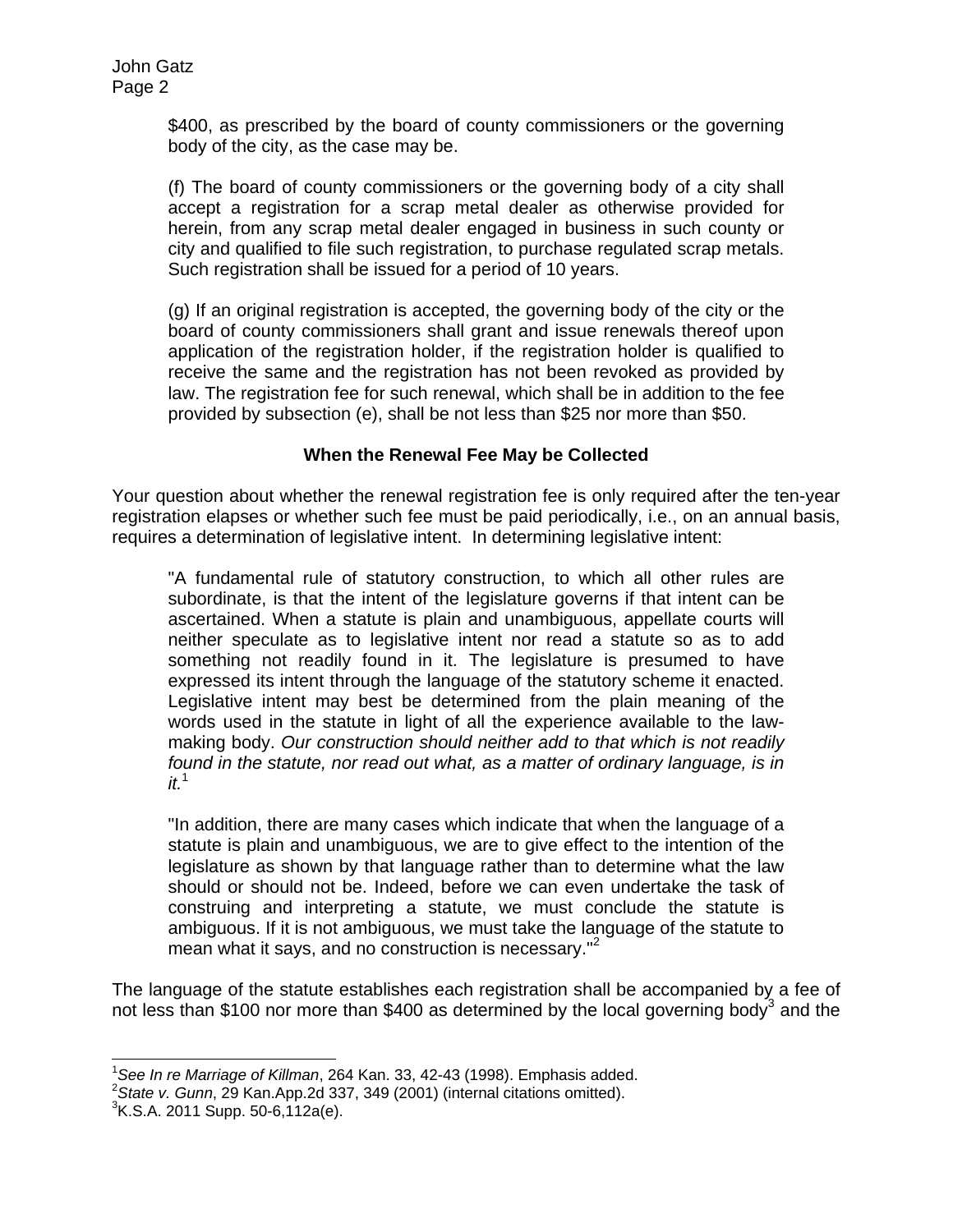John Gatz Page 3

registration shall be issued for ten years.<sup>4</sup> Based upon the plain reading of the statute, we conclude that a scrap metal dealer who has a valid registration would have not have to renew such registration until after the expiration of the ten years, therefore the renewal registration fee required by (g) is only required after the ten years have elapsed.

There is no language in the statute that requires a periodic or annual renewal registration for scrap metal dealers. Therefore, we do not read into the statute a requirement that the renewal registration needs to be annually obtained. $5$  Because there is no language in the law requiring annual renewal, the renewal registration period is the same as the original registration period of ten years.

## **Amount to be Collected Upon Renewal**

Your final question is whether the renewal registration requires the payment of both the registration fee and the renewal registration fee at the time of renewal. K.S.A. 2011 Supp. 50-6,112a(g) provides:

…The registration fee for such renewal, *which shall be in addition to the fee provided by subsection (e)*, shall be not less than \$25 nor more than \$50.6

The fee provided by subsection (e) is a registration fee of not less than \$100 nor more than \$400. The statute specifically provides that *each* registration shall be accompanied by this fee.<sup>7</sup> Based upon the plain reading of the statute and giving effect to the language found in the statute, we conclude that the renewal registration for a scrap metal dealer requires the payment of both the registration fee and the renewal registration fee at the time of renewal.

Sincerely,

Derek Schmidt Attorney General

Athena Andaya Deputy Attorney General

 $4$ K.S.A. 2011 Supp. 50-6,112a(f).

 $5$ We note that in 2011 House Bill No. 2312, as introduced, (g) did require an "annual license fee for such license…." The removal of the word "annual" through the legislative process is arguably significant because of the general presumption that when the Legislature alters the words of a *statute*, it must intend to change the statute's meaning, and it is presumed the legislature does not intend to enact useless or meaningless legislation. *See generally, State v. Van Hoet,* 277 Kan. 815, 826 (2004). <sup>6</sup>

<sup>&</sup>lt;sup>6</sup>Emphasis added.

<sup>&</sup>lt;sup>7</sup>Emphasis added.